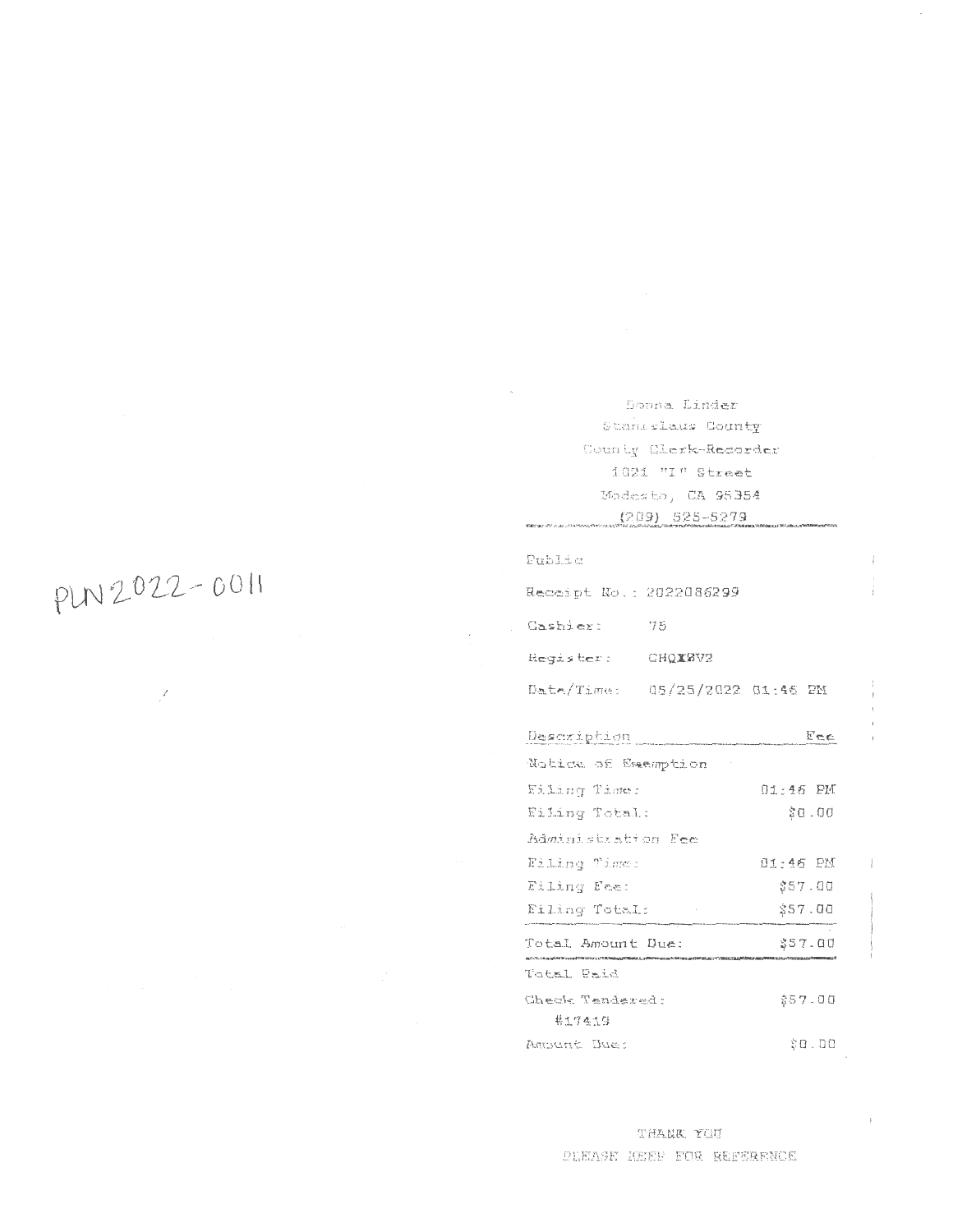**STANISLAUS COUNTY**  DEPARTMENT OF PLANNING AND COMMUNITY DEVELOPMENT 1010 10<sup>th</sup> Street, Suite 3400 Modesto, California 95354

# **50-2022-128**

**FILED May 25, 2022 DONNA LINDER STANISLAUS COUNTY CLERK-RECORDER** 

Pratthu Ferriis **Deputy Clerk** 

## **NOTICE OF EXEMPTION**

**Project Title:** Use Permit Application No. PLN2022-0011 - American Chevrolet

**Applicant Information:** David Halvorson for American Chevrolet, 4742 McHenry Avenue, Modesto, CA 95356. (209) 575-1606.

**Project Location:** 4742 McHenry Avenue (State Route 108), between Claribel Road and East Galaxy Way, in the Modesto area. Stanislaus County APNS: 082-006-053 & 082-006-073.

**Description of Project:** Request to construct a 1,200 square-foot storage building accessory to an existing car dealership on an 8.51± acre parcel. The dealership is located within the Planned Development (P-D) (213), P-D (244), and P-D (280) zoning districts.

**Name of Agency Approving Project:** Stanislaus County Planning Commission

**Lead Agency Contact Person:** Teresa McDonald, Associate Planner

**Telephone:** (209) 525-6330

### **Exempt Status:** (check one)

- Ministerial (Section 21080(b)(1); 15268);  $\Box$
- Declared Emergency (Section 21080(b)(3); 15269(a));  $\Box$
- Emergency Project (Section 21080(b)(4); 15269(b)(c));  $\Box$
- **EXI** Categorical Exemption. State type and section number: New Construction or Conversion of Small Structures, Section 15303
- $\Box$ Statutory Exemptions. State code number:
- $\Box$ Common Sense Exemption. 15061 (b)(3)

**Reasons why project is exempt:** The project is considered exempt per CEQA Guidelines Section 15303, New Construction or Conversion of Small Structures, as the proposed project consists of a small accessory structure to be constructed on top of an existing parking lot.

May 24, 2022

Teresa McDonald Associate Planner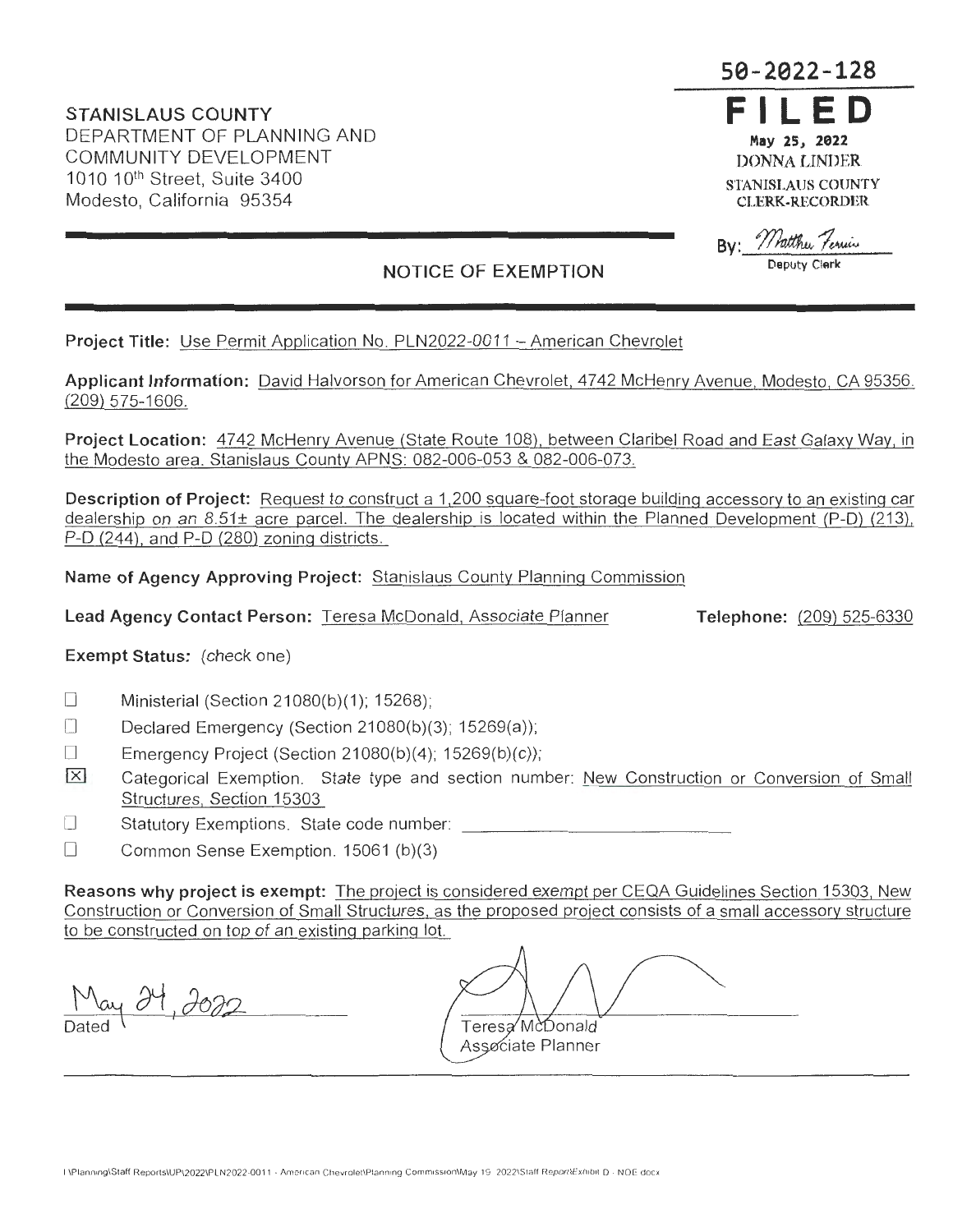| <b>CALIFORNIA</b> | <b>Stat</b> |
|-------------------|-------------|
|                   | 202         |
|                   | CA.         |
|                   | nev         |

te of California - Department of Fish and Wildlife **2022 ENVIRONMENTAL DOCUMENT FILING FEE SH RECEIPT** 

DFW 753.5a (REV. 01/01/22) Previously DFG 753.5a

| <b>Print</b> |  |
|--------------|--|
|              |  |

RECEIPT NUMBER:

50-05/25/2022-094

STATE CLEARINGHOUSE NUMBER (If applicable)

| SEE INSTRUCTIONS ON REVERSE. TYPE OR PRINT CLEARLY.<br><b>LEAD AGENCY</b> | <b>LEADAGENCY EMAIL</b> | <b>DATE</b>            |  |
|---------------------------------------------------------------------------|-------------------------|------------------------|--|
| STANISLAUS COUNTY PLANNING COMMISSION                                     |                         | 05/25/2022             |  |
| COUNTY/STATE AGENCY OF FILING                                             |                         | <b>DOCUMENT NUMBER</b> |  |
| <b>STANISLAUS COUNTY</b>                                                  | 50-2022-128             |                        |  |

PROJECT TITLE

USE PERMIT APPLICATION NO PLN2022-0011 -AMERICAN CHEVROLET

| PROJECT APPLICANT NAME<br>DAVID HALVORSON FOR AMERICAN CHEVROLET                |                                                                                    |                                         | <b>PROJECT APPLICANT EMAIL</b> |                 | <b>PHONE NUMBER</b>                    |  |
|---------------------------------------------------------------------------------|------------------------------------------------------------------------------------|-----------------------------------------|--------------------------------|-----------------|----------------------------------------|--|
|                                                                                 |                                                                                    |                                         |                                | (209) 575-1606  |                                        |  |
| PROJECT APPLICANT ADDRESS                                                       |                                                                                    | <b>CITY</b>                             | <b>STATE</b>                   | <b>ZIP CODE</b> |                                        |  |
| <b>4742 MCHENRY AVENUE</b>                                                      |                                                                                    | <b>MODESTO</b>                          | CA                             | 95356           |                                        |  |
| PROJECT APPLICANT (Check appropriate box)                                       |                                                                                    |                                         |                                |                 |                                        |  |
| Local Public Agency                                                             | School District                                                                    | Other Special District                  | <b>State Agency</b>            |                 | <b>X</b> Private Entity                |  |
| <b>CHECK APPLICABLE FEES:</b>                                                   |                                                                                    |                                         |                                |                 |                                        |  |
| Environmental Impact Report (EIR)                                               |                                                                                    |                                         |                                |                 | $$3,539.25$ \$                         |  |
| Mitigated/Negative Declaration (MND)(ND)<br>□                                   |                                                                                    |                                         |                                |                 | \$2,548.00\$                           |  |
| Certified Regulatory Program (CRP) document - payment due directly to CDFW<br>□ |                                                                                    |                                         |                                |                 | $$1,203.25$ $$$                        |  |
|                                                                                 |                                                                                    |                                         |                                |                 |                                        |  |
| <b>Exempt from fee</b><br>図                                                     |                                                                                    |                                         |                                |                 |                                        |  |
| <b>E</b> Notice of Exemption (attach)                                           |                                                                                    |                                         |                                |                 |                                        |  |
| CDFW No Effect Determination (attach)                                           |                                                                                    |                                         |                                |                 |                                        |  |
|                                                                                 | $\Box$ Fee previously paid (attach previously issued cash receipt copy)            |                                         |                                |                 |                                        |  |
| п                                                                               | Water Right Application or Petition Fee (State Water Resources Control Board only) |                                         | \$.                            |                 | $850.00$ $\frac{1}{2}$                 |  |
| <b>El</b> County documentary handling fee                                       |                                                                                    |                                         | £                              |                 | 57.00<br>$57.00$ \$                    |  |
| $\Box$ Other                                                                    |                                                                                    |                                         | \$                             |                 | the control of the control of the con- |  |
| <b>PAYMENT METHOD:</b>                                                          |                                                                                    |                                         |                                |                 |                                        |  |
| $\Box$ Cash<br>$\Box$ Credit                                                    | $\Box$ Other CHECK# 17419<br><b>x</b> Check                                        |                                         | <b>TOTAL RECEIVED</b><br>\$    |                 | 57.00                                  |  |
| <b>SIGNATURE</b>                                                                |                                                                                    | AGENCY OF FILING PRINTED NAME AND TITLE |                                |                 |                                        |  |
| X Matthew Ferries                                                               |                                                                                    | Matthew Ferreira Deputy Clerk           |                                |                 |                                        |  |